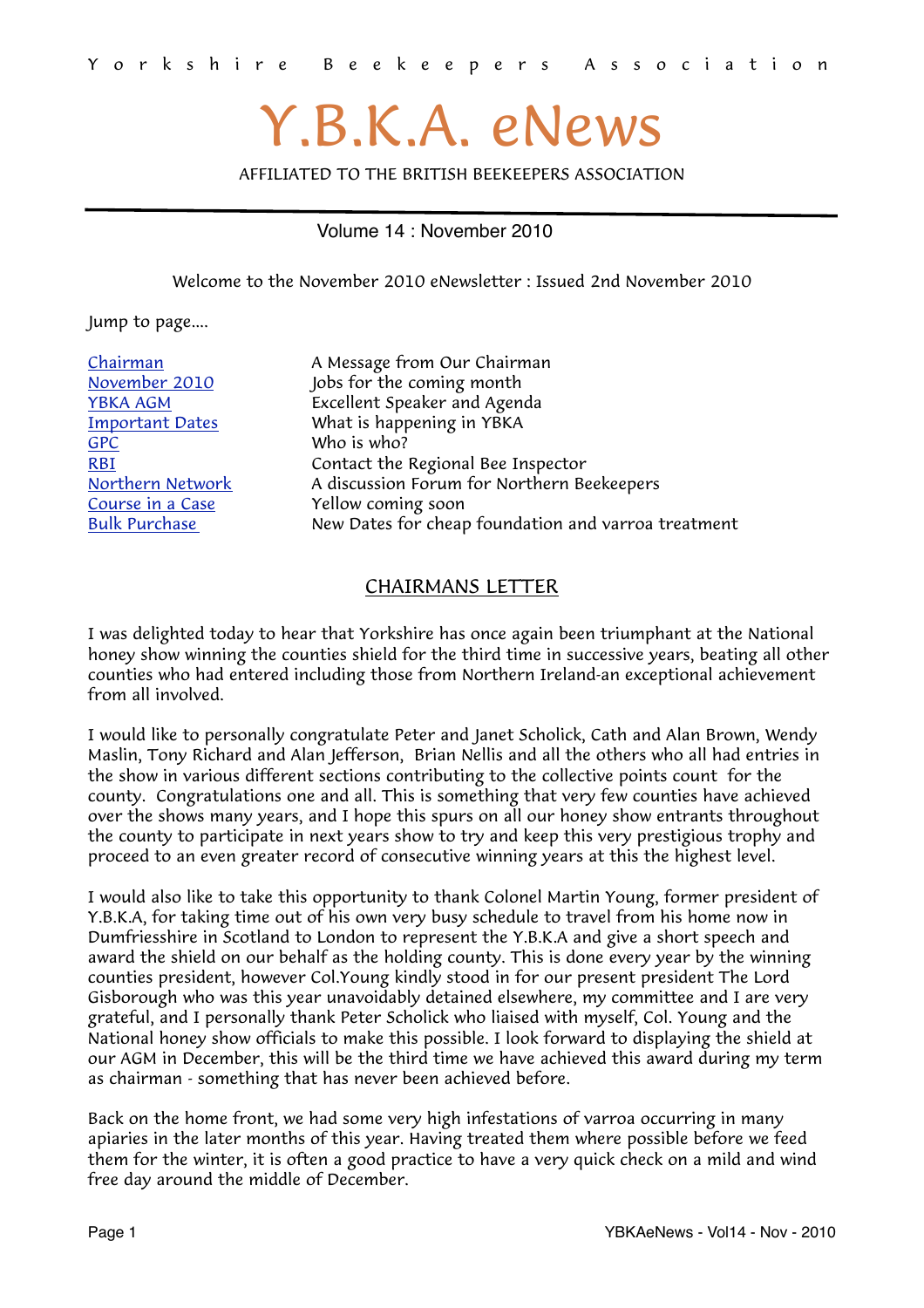All you have to do is check the frames where the bees are in cluster, for this is where, if any, the brood will be. Quickly lift out two or three frames and inspect for any large brood pockets, if there are none as should be the case at this time of year then this is an excellent time to once again treat for varroa. The most successful of these treatments carried out at this time is the use of Oxalic acid trickled over the frames of bees whilst they are in the cluster, at a rate of 5ml per frame using a syringe gloves and goggles for protection. All these can be purchased from Thorne's or your local bee's equipment supplier. For absolute beginners it is best if you get the assistance of a beekeeper that has carried out this procedure before. This is a very affective treatment and ensures your bees come through the winter free of varoa and ready for the spring build up in good health. If on the other hand you don't wish to go down this route any treatment correctly carried out to the manufacturers specifications is better than none.

As I finish my term of office as chairman of Y.B.K.A in December I would just like to close by saying I have thoroughly enjoyed my time and with our new additions to committee I feel we have a very balanced team of dedicated officials, all working together to achieve greater educational skills for all our members with our program of module tutorials and various workshops, along with a better network of communications between the committee and the association via emails and our new system of area reps who will come and visit all associations over the winter months and report back on any problems you wish bringing to our attention. We can also offer a really good conference facility at Bishop Burton with all the best national and international speakers to hand each year to keep you all informed of the latest methods and approaches to better beekeeping.

Wishing you all a trouble free season to come

D. A. Shannon [Dave Shannon](mailto:dave_aca@tiscali.co.uk?subject=YBKA%20Chairman) Y.B.K.A Chairman Happy Beekeeping

[back](#page-0-1)

<span id="page-1-0"></span>RBI

Regional Bee Inspector Ivor Flatman, tel. 01924 252795, e-mail [ivor.flatman@fera.gsi.gov.uk](mailto:ivor.flatman@fera.gsi.gov.uk) NBU office: National Bee Unit, The Food and Environment Research Agency, Sand Hutton, York, UK, YO41 1LZ Email: [nbu@fera.gsi.gov.uk](mailto:nbu@fera.gsi.gov.uk) Telephone: 01904 462510 Web site:<https://secure.fera.defra.gov.uk/beebase/>

#### Wanted - Yorkshire Honey

#### We would like to buy your surplus Yorkshire Honey

Despite having a bumper crop ourselves we can sell much more than we produce so if you want to save yourself the bother of bottling and selling your honey then sell it to us in bulk - we'll pay good prices.

Contact Lyn Cadmore

email - [billz.hunni@virgin.net](mailto:billz.hunni@virgin.net?subject=Yorkshire%20Honey%20Purchased)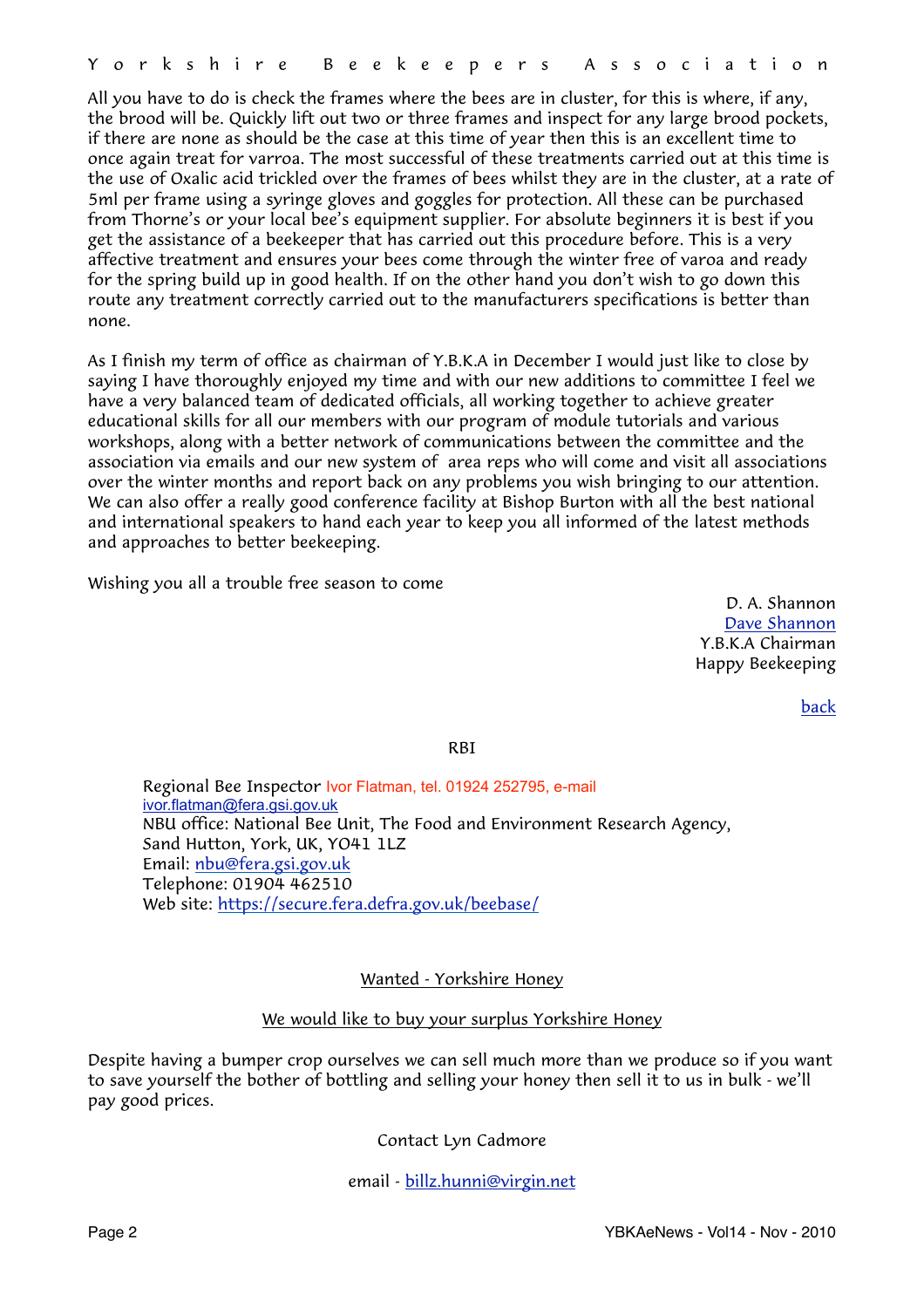#### November

The Queen, now stopped laying, just her and about 10,000 daughters will see the winter through, and although Mum stays at home, her girls will still trip out on nice days and collect stores and pollen. Checks are made on the hive for wind damage and in some areas, woodpeckers. A good month for cleaning and repairing equipment that will be used for honey production later next year.

This is the first of three fairly quiet months. "Heft" hives every 6 weeks or so. There will be little change until February in "native type" bees, but the more prolific ones can breed throughout the winter and use a lot of food. There is free time to repair equipment and generally prepare for the coming season. Check hives occasionally to make sure all is well. It is useful to have glass or perspex crown boards so that you can take a quick look without disturbing the bees - although some people claim these result in condensation inside the hive.

The winter months do give an opportunity to read specialist books on subjects such as cookery, mead making, candle making, queen rearing etc. There are some good beekeeping websites that you might wish to visit.

Those of you involved in training can also look forward to the north eastern region "Train the Trainers' event which will be next spring.

[Bill Cadmore, Editor](mailto:ybkanews@ntlworld.com?subject=eNewsletter)

[back](#page-0-1)

### <span id="page-2-0"></span>Northern Beekeepers Network

The first meeting of the Northern Beekeepers Network was held at the YBKA pavilion on 16th October. Four of the invited northern BBKA associations invited to attend did so: Harrogate & Ripon, Cleveland, Manchester and Yorkshire. Lancaster had an event of their own organised for this date and so sent apologies.

The items discussed at the network meeting can be viewed at the website [www.nbkn.org.uk.](http://www.nbkn.org.uk)

Aims of the Network

To act as an informal discussion forum for executive committee members from BBKA member associations based in the north of England.

To allow attendees to explore issues of common concern and to exchange views on these issues in a cooperative and supportive environment.

To discuss with others groups or organisations issues of common concern related to our beekeeping.

To consider proposals for joint initiatives which individual executives and associations can then choose to take part in, or not, as it suits their membership.

To influence and support the BBKA.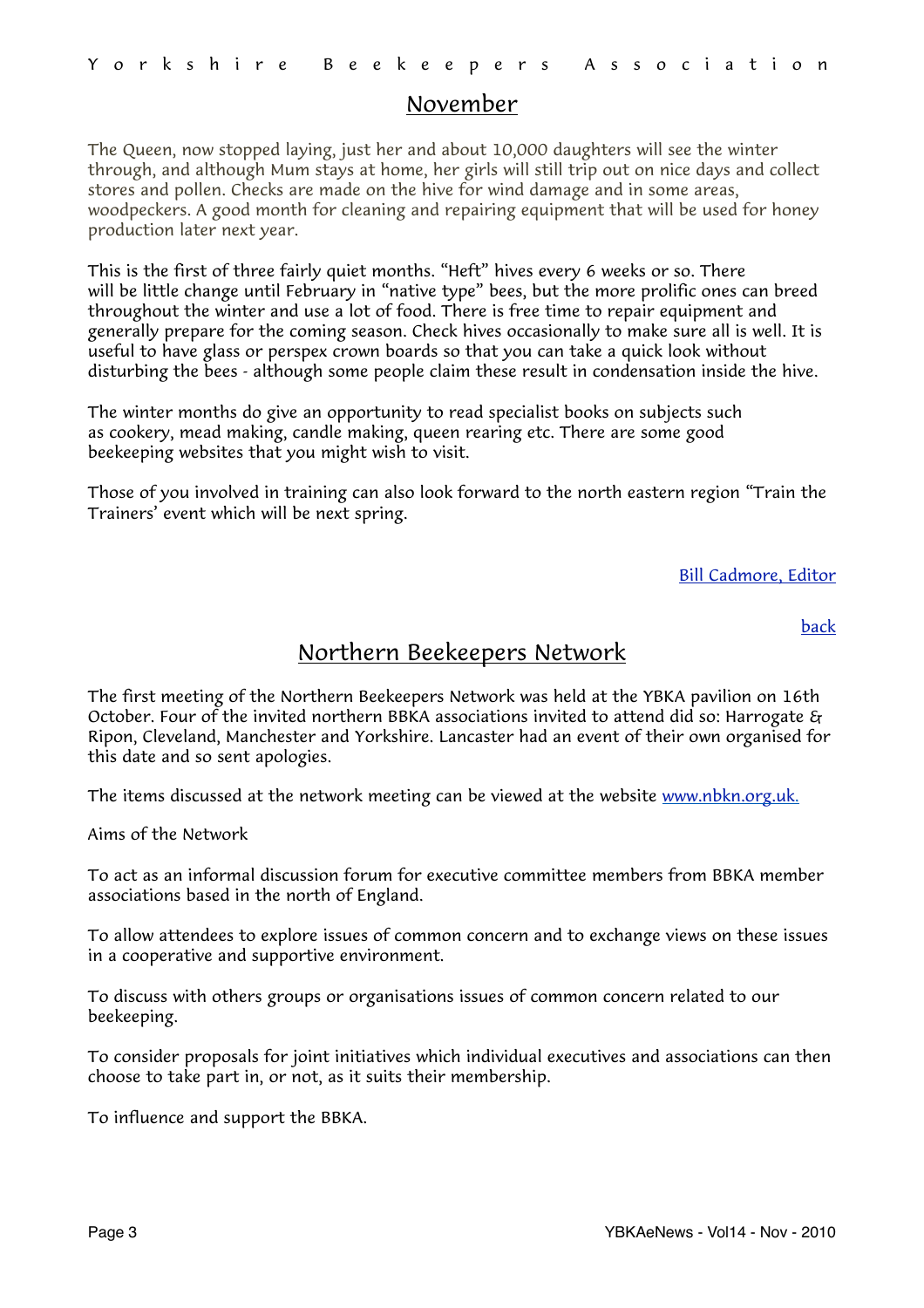#### Constitution

There will be no formal structure to the network other than:-

The network will hold meetings in June and January each year.

Every member may put forward projects or issues for discussion

 In June possible motions for the BBKA ADM will be discussed In January actual motions for the BBKA ADM will be discussed

Each member association will host the meetings in turn, who will provide accommodation and refreshments for the meeting.

A chairman will be elected every two years from amongst those attending the June meeting.

Proposals made by the network meetings will be sent to each association for further discussion.

A network website will be established to allow members to keep each other informed about events and activities and to allow the membership to contribute to discussions.

[back](#page-0-1)

### <span id="page-3-0"></span>Y.B.K.A. Bulk Purchase

#### Jar Purchases

Members are requested to contact Roger in order to purchase jars and containers from Spink/ Compac - not to contact the company directly.

#### Foundation & Varroa treatments

The order form for the bulk purchase of foundation etc. will be issued to district secretaries very soon. They are due to be returned to Roger by 4th December at the latest. Please note this new date which is a month earlier than previous years.

This means that you will have to get your personal order completed in advance of this date so that district officers can complete the district order form. No individual members orders will be processed - orders must be via districts.

New Members - Buying from YBKA saves you at least 35% on foundation prices - buy what you might need ready for next year so that you can get frames made up and ready during the winter.

Roger can be contacted on Equipment Officer

 [roger@rchappel.orangehome.co.uk](mailto:roger@rchappel.orangehome.co.uk) 01325315741

[back](#page-0-1)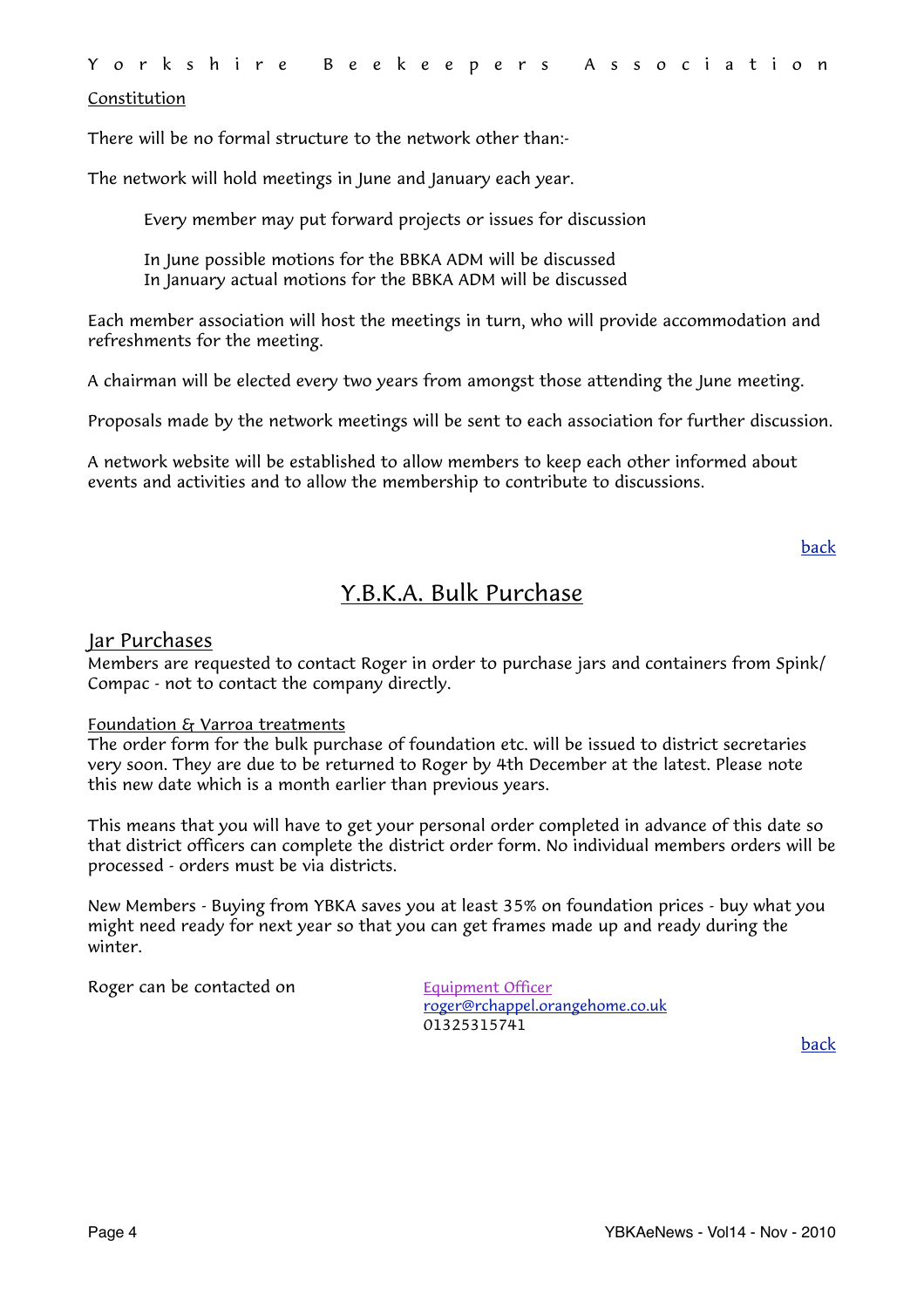# <span id="page-4-0"></span>*Yorkshire Beekeepers' Association*

Registered charity number 509743

Notice of the Annual General Meeting of the Yorkshire Beekeepers Association to be held on Saturday the 4th December 2010 at the Normanby Pavilion Great Yorkshire Show Ground Harrogate

Meeting Starts at 10:30 hrs

10:00 - 10:30 Coffee

10:30 - 11:30

# Guest speaker: Celia Davis *Beekeeper v Bees*

11:30 - A.G.M.

### Agenda

- 3.1 Apologies for absence
- 3.2 Minutes of the March Conference
- 3.3 Matters arising
- 3.4 Chairmans address
- 3.5 Secretary's report
- 3.6 Treasurers report and budget for the following year.
- 3.7 Confirmation of Trustees
- 3.8 Bishop Burton
- 3.9 Countryside Days
- 3.10 Great Yorkshire Show
- 3.11 Equipment Officers Report
- 3.12 Y.A.S Report
- 3.13 Examinations Officers Report
- 3.14 Newsletter Editors Report
- 3.15 YBKA Website
- 3.16 Election of Officers:
- 3.17 Area Representatives
- 3.18 Proposed new district association
- 3.19 Northern Associations
- 3.20 Matters for consideration for the Executive Committee
- 3.21 AOB

Closure

NB: Lunch taken 12:30 - 13:30 A buffet lunch will be available at a cost of £4.00 per person

There will be no charge for Tea, coffee and biscuits.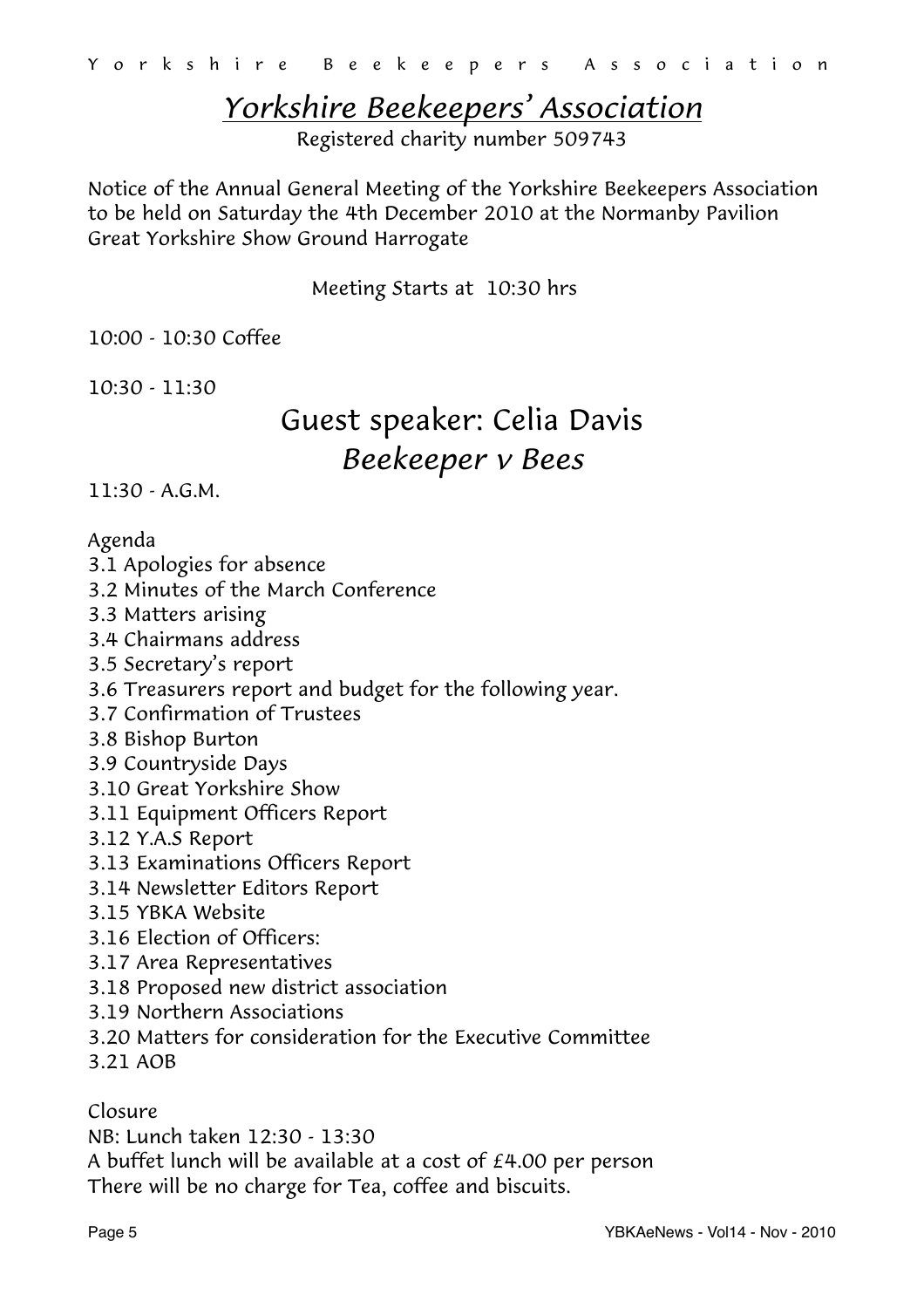# <span id="page-5-0"></span>Important Dates

Y.B.K.A. DATES

YBKA AGM December 4th Yorkshire Showground

YBKA Spring Conference March 12th 2011 Yorkshire Showground

Bee Breeding Event

 March 26th (tbc) Yorkshire Showground

Bishop Burton Conference 9th April 2011

Please - Send in your district events for publishing - get members from surrounding districts to visit.

Bishop Burton College

## <span id="page-5-1"></span>Yellow Course in a Case

Course in the case is a packaged programme of materials for running beekeeping courses. The white CiC for new beekeepers has been available for a while now. The yellow course in a case will be available soon and offers a range of materials for preparing for the BBKA Basic examination. Other 'colour' CiC will follow shortly eventially offering a suit of materials for all stages of beekeeper training.

The Course in a Case is available for purchase from BBKA at the reduced price of £50 - but only for a limited period. Purchase application forms are available from [Wendy Maslin](mailto:wendy@maslin.karoo.co.uk?subject=Course%20in%20a%20Case).

BBKA are organising training events over the winter to help trainers use the materials as effectively as possible so getting the package at the cheaper rate makes sense.

YBKA has one copy for members to borrow.

[back](#page-0-1)